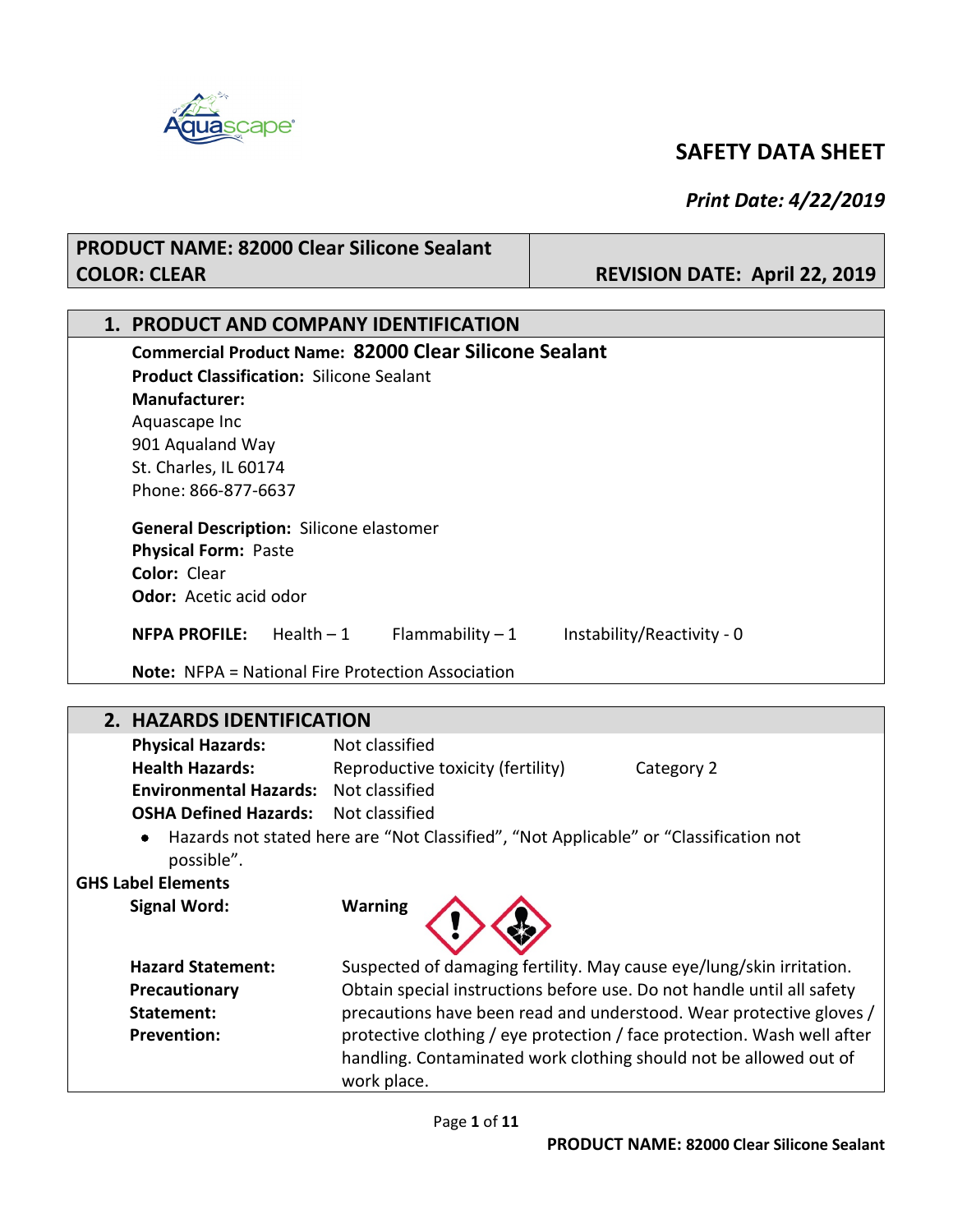

| <b>SKIN:</b> Wash with plenty of soap and water. If skin irritation or rash<br>occurs: Get medical attention / advice. Get medical attention / advice<br>if you feel unwell.<br><b>EYES:</b> Rinse cautiously with water for several minutes. Remove<br>contact lenses, if present and easy to do. Continue rinsing. If eye<br>irritant persists get medical attention / advice. |
|----------------------------------------------------------------------------------------------------------------------------------------------------------------------------------------------------------------------------------------------------------------------------------------------------------------------------------------------------------------------------------|
| If exposed or concerned: get medical attention or advice. Take off<br>contaminated clothing and wash it before reuse.                                                                                                                                                                                                                                                            |
| Store locked up.                                                                                                                                                                                                                                                                                                                                                                 |
| Disposal of contents / container in accordance with local / regional<br>/state / federal and international regulations.                                                                                                                                                                                                                                                          |
| None known.                                                                                                                                                                                                                                                                                                                                                                      |
| None known.                                                                                                                                                                                                                                                                                                                                                                      |
| This product reacts with water, moisture or humid air to evolve<br>following compounds: Acetic acid                                                                                                                                                                                                                                                                              |
| The following material is embedded in the product and not available<br>as respirable dusts. When used as intended or as supplied, the<br>product will not pose hazards. Titanium oxide.                                                                                                                                                                                          |
| Health: 1<br><b>Flammability: 1</b><br>Physical hazard: 0                                                                                                                                                                                                                                                                                                                        |
|                                                                                                                                                                                                                                                                                                                                                                                  |

| 3. COMPOSITION/ INGREDIENTS                  |                   |          |
|----------------------------------------------|-------------------|----------|
| <b>Mixtures</b>                              |                   |          |
| <b>Hazardous Ingredients</b>                 |                   |          |
| <b>Chemical Name</b>                         | <b>CAS Number</b> | %        |
| Ethyltriacetoxysilane                        | 17689-77-9        | $1 - 5$  |
| Methylacetoxysilane                          | 4253-34-3         | $1 - 5$  |
| Titanium oxide                               | 13463-67-7        | < 1      |
| Distillates (petroleum), hydrotreated middle | 64742-46-7        | $1 - 7$  |
| Octamethylcyclotetrasiloxane (impurity)      | 556-67-2          | $\leq 1$ |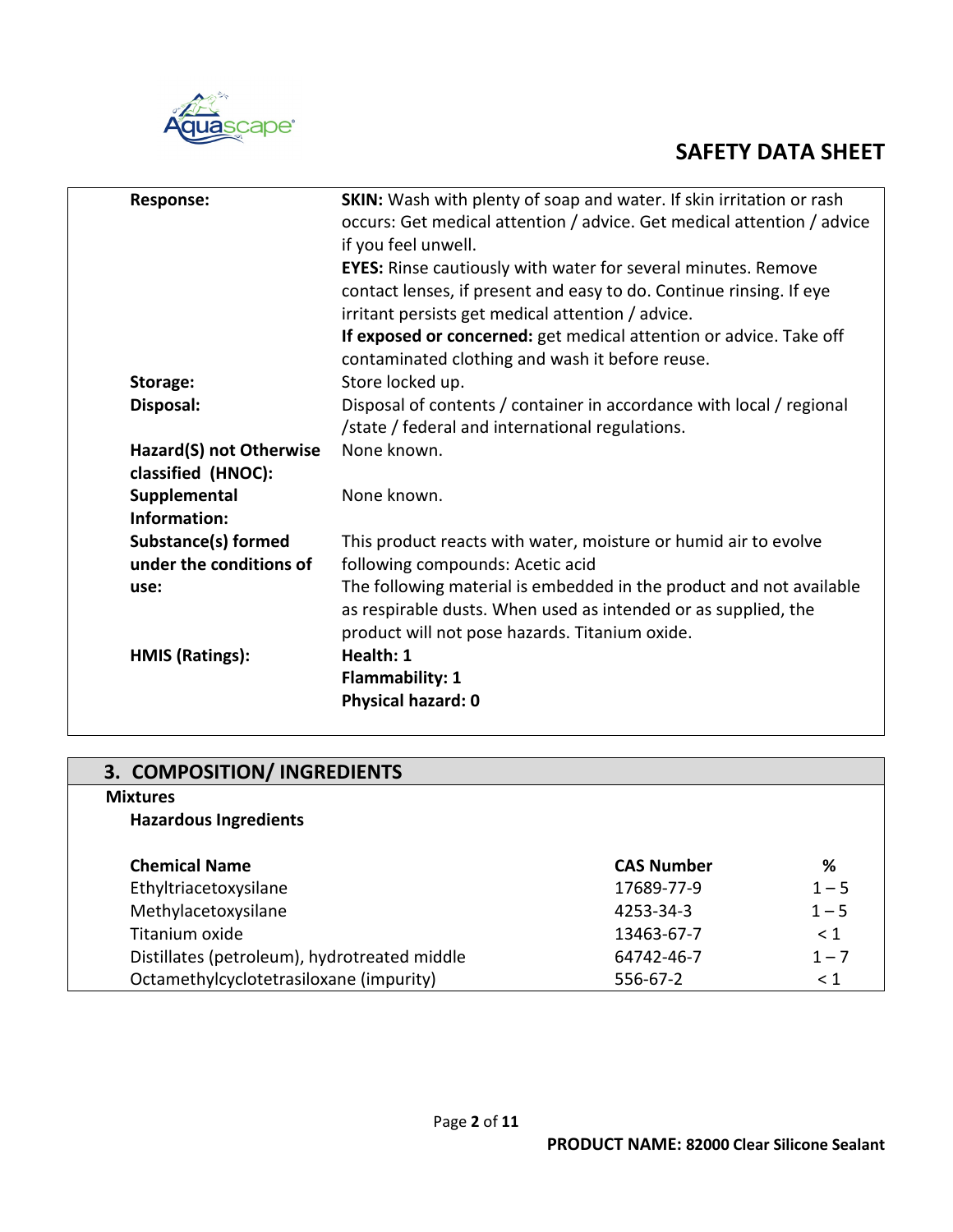



| <b>4. FIRST AID MEASURES</b>                                       |                                                                                                                                                                                                                                                                                                                       |
|--------------------------------------------------------------------|-----------------------------------------------------------------------------------------------------------------------------------------------------------------------------------------------------------------------------------------------------------------------------------------------------------------------|
| Inhalation:<br><b>Skin Contact:</b>                                | Remove to fresh air. Call a physician if symptoms develop or persist.<br>Wash off with soap and plenty of water. For minor skin contact, avoid<br>spreading material on unaffected skin. If skin irritation or rash occurs:<br>get medical attention / advice. Take off contaminated clothing and<br>wash before use. |
| <b>Eyes Contact:</b>                                               | Immediately flush with plenty of water for at least 15 minutes.<br>Remove contact lenses, if present and easy to do. Continue rinsing.<br>Get medical attention if irritation developed or persists.                                                                                                                  |
| Ingestion:                                                         | Wash out mouth. Get medical attention immediately.                                                                                                                                                                                                                                                                    |
| <b>Most Important</b><br>symptoms / effects,<br>acute and delayed: | Direct contact with eyes may cause temporary irritation.                                                                                                                                                                                                                                                              |
| <b>Indication of immediate</b>                                     | Treat Symptomatically.                                                                                                                                                                                                                                                                                                |
| <b>Medical attention and</b>                                       |                                                                                                                                                                                                                                                                                                                       |
| <b>Special treatment</b>                                           |                                                                                                                                                                                                                                                                                                                       |
| Needed:                                                            |                                                                                                                                                                                                                                                                                                                       |
| <b>General Information:</b>                                        | If exposed or concerned: Get medical advice / attention. Ensure that<br>medical personnel are aware materials involved and take precautions<br>to protect themselves. Wash contaminated clothing before reuse.                                                                                                        |

| <b>5. FIRE FIGHTING MEASURES</b>                                                |                                                                                                                                                                |
|---------------------------------------------------------------------------------|----------------------------------------------------------------------------------------------------------------------------------------------------------------|
| <b>Suitable extinguishing</b><br>media:                                         | Water fog. Foam. Dry chemical powder. Carbon dioxide (CO2                                                                                                      |
| Unsuitable extinguishing<br>media:                                              | None known.                                                                                                                                                    |
| <b>Specific hazards arising</b><br>from the chemical:                           | By heating and fire, harmful vapors / gases may be formed.                                                                                                     |
| <b>Specific protective</b><br>equipment and<br>precautions for<br>firefighters: | Firefighters must use standard protective equipment including flame<br>retardant coat, helmet, gloves, rubber boots and self-contained<br>breathing apparatus. |
| <b>Fire Fighting equipment</b><br>/ Instructions:                               | Move containers from fire area if you can do so without risk.                                                                                                  |
| <b>General fire hazards:</b>                                                    | No unusual fire or explosion hazards noted.                                                                                                                    |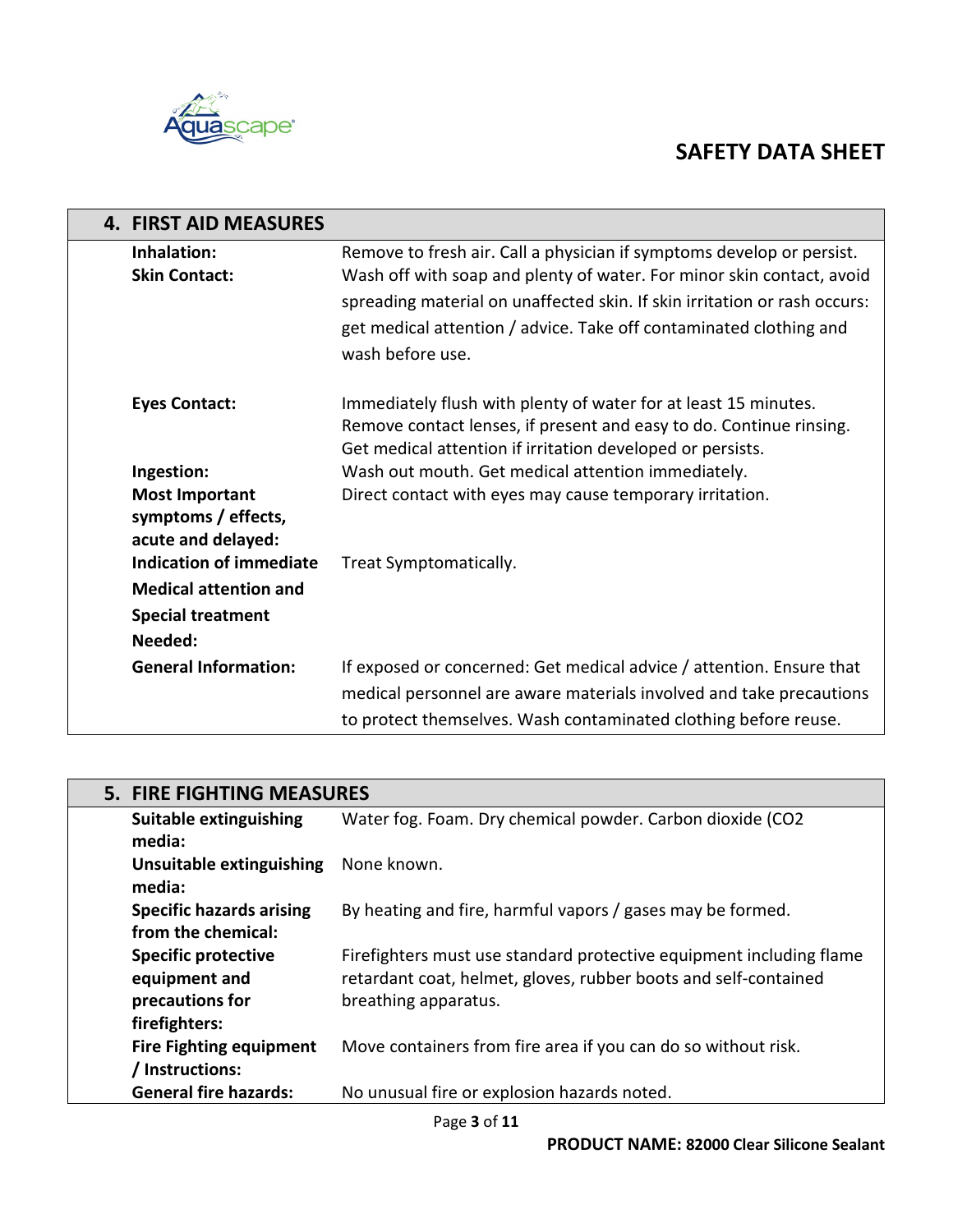

|                                                                                     | <b>6. ACCIDENTAL RELEASE MEASURES</b>                                                                                                                                                                                                                                                                                                                                                                                                                                             |  |  |
|-------------------------------------------------------------------------------------|-----------------------------------------------------------------------------------------------------------------------------------------------------------------------------------------------------------------------------------------------------------------------------------------------------------------------------------------------------------------------------------------------------------------------------------------------------------------------------------|--|--|
| <b>Personal precautions,</b><br>protective equipment<br>and emergency<br>procedures | Keep unnecessary personnel away. Local authorities should be<br>advised if significant spillages cannot be contained. Do not touch or<br>walk through spilled material. Ensure adequate ventilation. Wear<br>appropriate personal protective equipment.                                                                                                                                                                                                                           |  |  |
| <b>Methods and materials</b><br>for containment and<br>cleaning up:                 | Eliminate sources of ignition.<br>Large Spills: Dike the spilled material, where this is possible.<br>Cover with plastic sheet to prevent spreading. Use a non-combustible<br>material like vermiculite, sand or earth to soak up product and place<br>into a container for later disposal.<br>Small Spills: Wipe up with absorbent material (e.g. cloth). Clean<br>surface thoroughly to remove residual contamination. Never return<br>spills in original containers for reuse. |  |  |
| Environmental<br>precautions:                                                       | Prevent further leakage or spillage if safe to do so.                                                                                                                                                                                                                                                                                                                                                                                                                             |  |  |

|                            | 7. HANDLING AND STORAGE                                               |  |  |
|----------------------------|-----------------------------------------------------------------------|--|--|
| <b>Precaution for safe</b> | Provide adequate ventilation. Use care in handling/storage. Obtain    |  |  |
| handling:                  | special instructions before use. Wash hands thoroughly after          |  |  |
|                            | handling. Do not handle until all safety precautions have been read   |  |  |
|                            | and understood. Pregnant and breastfeeding women must not handle      |  |  |
|                            | this product. Do not breathe mist or vapor. Avoid contact with eyes.  |  |  |
|                            | Avoid contact with skin. Avoid long term exposure.                    |  |  |
| <b>Conditions for safe</b> | Stored locked up. Keep container tightly closed. Keep out of reach of |  |  |
| storage, Including any     | children. Store in a cool dry place out of direct sunlight. Keep in   |  |  |
| incompatibilities          | original container.                                                   |  |  |

| 8. EXPOSURE CONTROLS/PERSONAL PROTECTION                          |            |             |                   |
|-------------------------------------------------------------------|------------|-------------|-------------------|
| <b>Occupational exposure limits</b>                               |            |             |                   |
| US. OSHA Table Z-1 Limits for Air Contaminants (29 CFR 1910.1000) |            |             |                   |
| <b>Components</b>                                                 | CAS#       | <b>Type</b> | <b>Value</b>      |
| Titanium oxide                                                    | 13463-67-7 | <b>PEL</b>  | 15 $mg/m3$        |
| Decomposition                                                     |            |             |                   |
| Distillates (petroleum)                                           | 64742-46-7 | TWA (Mist)  | 5 mg/m $3$        |
| hydrotreated middle                                               |            |             |                   |
| Acetic acid                                                       | 64-19-7    | PEL         | $25 \text{ mg/m}$ |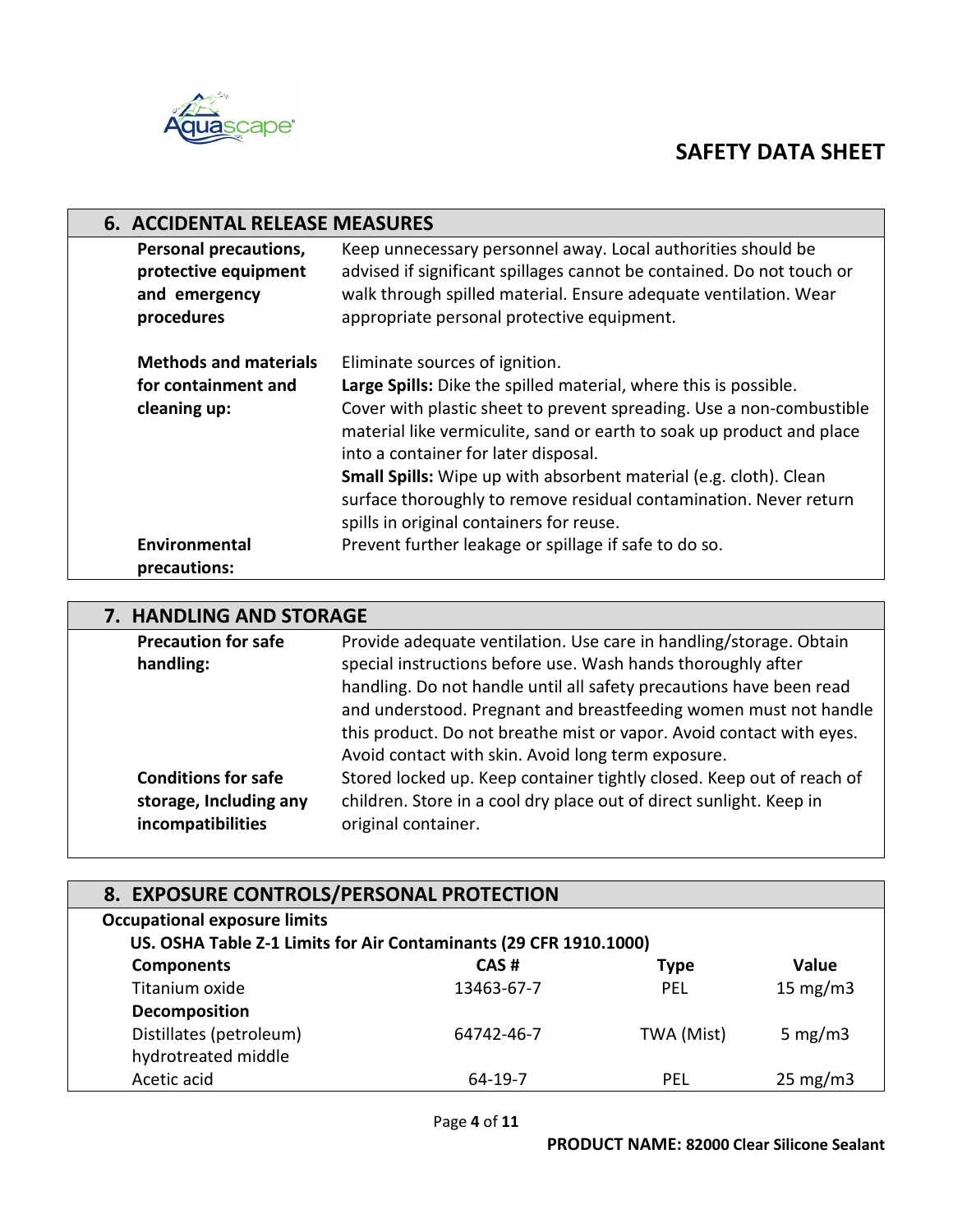

 $\hat{\mathbf{r}}$ 

|                                             |                                                                       |                                    | 10 ppm              |  |
|---------------------------------------------|-----------------------------------------------------------------------|------------------------------------|---------------------|--|
| <b>US. ACGIH Threshold Limit Values</b>     |                                                                       |                                    |                     |  |
| <b>Components</b>                           |                                                                       |                                    |                     |  |
| Titanium dioxide                            | 13463-67-7                                                            | <b>TWA</b>                         | $10 \text{ mg/m}$   |  |
| Decomposition                               |                                                                       |                                    |                     |  |
| Acetic acid                                 | $64-19-7$                                                             | <b>STEL</b>                        | 15 ppm              |  |
|                                             |                                                                       | <b>TWA</b>                         | 10 ppm              |  |
| US. NIOSH: Pocket Guide to Chemical Hazards |                                                                       |                                    |                     |  |
| Decomposition                               |                                                                       |                                    |                     |  |
| Acetic acid                                 | 64-19-7                                                               | <b>STEL</b>                        | $37 \text{ mg/m}$   |  |
|                                             |                                                                       |                                    | 15 ppm              |  |
|                                             |                                                                       | <b>TWA</b>                         | $25 \text{ mg/m}$ 3 |  |
|                                             |                                                                       |                                    | 10 ppm              |  |
| Distillates (petroleum)                     | 64742-46-7                                                            | TWA (Mist)                         | 5mg/m3              |  |
| hydrotreated middle                         |                                                                       | (Mist)<br><b>ST</b>                | 10mg/m3             |  |
| <b>Biological limit values:</b>             | No biological exposure limits for the ingredient(s).                  |                                    |                     |  |
| <b>Appropriate engineering</b>              | Provide adequate general and local exhaust. Provide eyewash           |                                    |                     |  |
| controls:                                   | station. Pay attention to ventilation such as local exhaust,          |                                    |                     |  |
|                                             | mechanical and or / door open for at least 24 hours after             |                                    |                     |  |
|                                             | applications.                                                         |                                    |                     |  |
|                                             | Individual protection measures such as personal protective equipment. |                                    |                     |  |
| Eye / Face protection:                      | Tightly sealed safety glasses according to EN 166.                    |                                    |                     |  |
| Skin / Hand protection:                     | Wear protective gloves.                                               |                                    |                     |  |
| Other:                                      |                                                                       | Wear suitable protective clothing. |                     |  |
| <b>Respiratory protection:</b>              | If airborne concentrations are above the applicable exposure          |                                    |                     |  |
|                                             | limits, use NIOSH approved respiratory protection.                    |                                    |                     |  |
| <b>Thermal hazards:</b>                     | Wear appropriate thermal protective clothing, when                    |                                    |                     |  |
|                                             | necessary.                                                            |                                    |                     |  |
| <b>General Hygiene</b>                      | Avoid contact with eyes. Avoid contact with skin. When using,         |                                    |                     |  |
| <b>Considerations:</b>                      | do not eat, drink or smoke. Keep away from food or drink.             |                                    |                     |  |
|                                             | Wash hands before breaks and immediately after handling the           |                                    |                     |  |
|                                             | product. Contaminated work clothing should not be allowed             |                                    |                     |  |
|                                             | out of the work place. Handle in accordance with good                 |                                    |                     |  |
|                                             | industrial hygiene and safety practice.                               |                                    |                     |  |

# **9. PHYSICAL/CHEMICAL CHARACTERISTICS**

**Appearance**

**Form:** Paste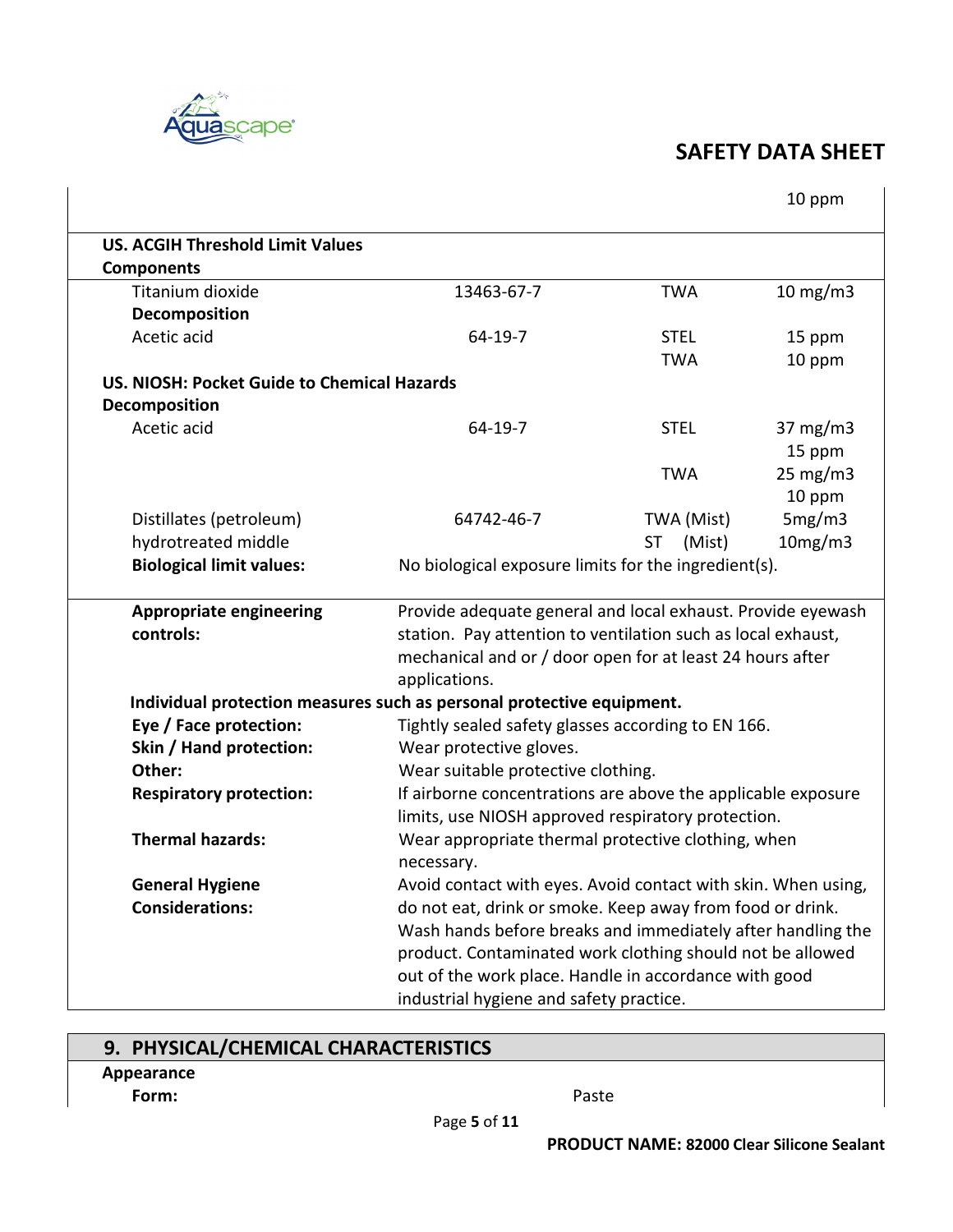

| Color:                                          | Clear                         |
|-------------------------------------------------|-------------------------------|
| Odor:                                           | Acetic acid odor              |
| <b>Odor Threshold:</b>                          | Not available                 |
| pH:                                             | Not available                 |
| Melting point / freezing point:                 | Not available                 |
| Initial boiling point and boiling range:        | Not available                 |
| <b>Flash Point:</b>                             | 141.8 °F (> 96 °C) Closed cup |
| <b>Evaporative rate:</b>                        | $<$ 1 (Butyl Acetate = 1)     |
| Flammability (solid, gas):                      | Not applicable                |
| Upper / Lower flammability or explosive limits: |                               |
| Flammability limit - lower (%):                 | No data                       |
| Flammability limit $-$ upper (%):               | No data                       |
| Explosive limit - Lower (%):                    | Not available                 |
| Explosive limit - Upper (%):                    | Not available                 |
| Vapor pressure:                                 | Negligible $(25^{\circ}C)$    |
| Vapor density:                                  | $> 1$ (air=1)                 |
| <b>Relative density:</b>                        | 1.04 (25 $^{\circ}$ C)        |
| Solubility (water):                             | Not soluble                   |
| <b>VOC Content:</b>                             | 30 grams per liter            |
| <b>Partition coefficient:</b>                   | Not applicable                |
| (n-octanol / water)                             |                               |
| <b>Auto-ignition temperature:</b>               | No data                       |
| <b>Decomposition temperature:</b>               | Not available                 |
| <b>Viscosity:</b>                               | Not applicable                |
| <b>Molecular weight:</b>                        | Not applicable                |

### **10. STABILITY AND REACTIVITY**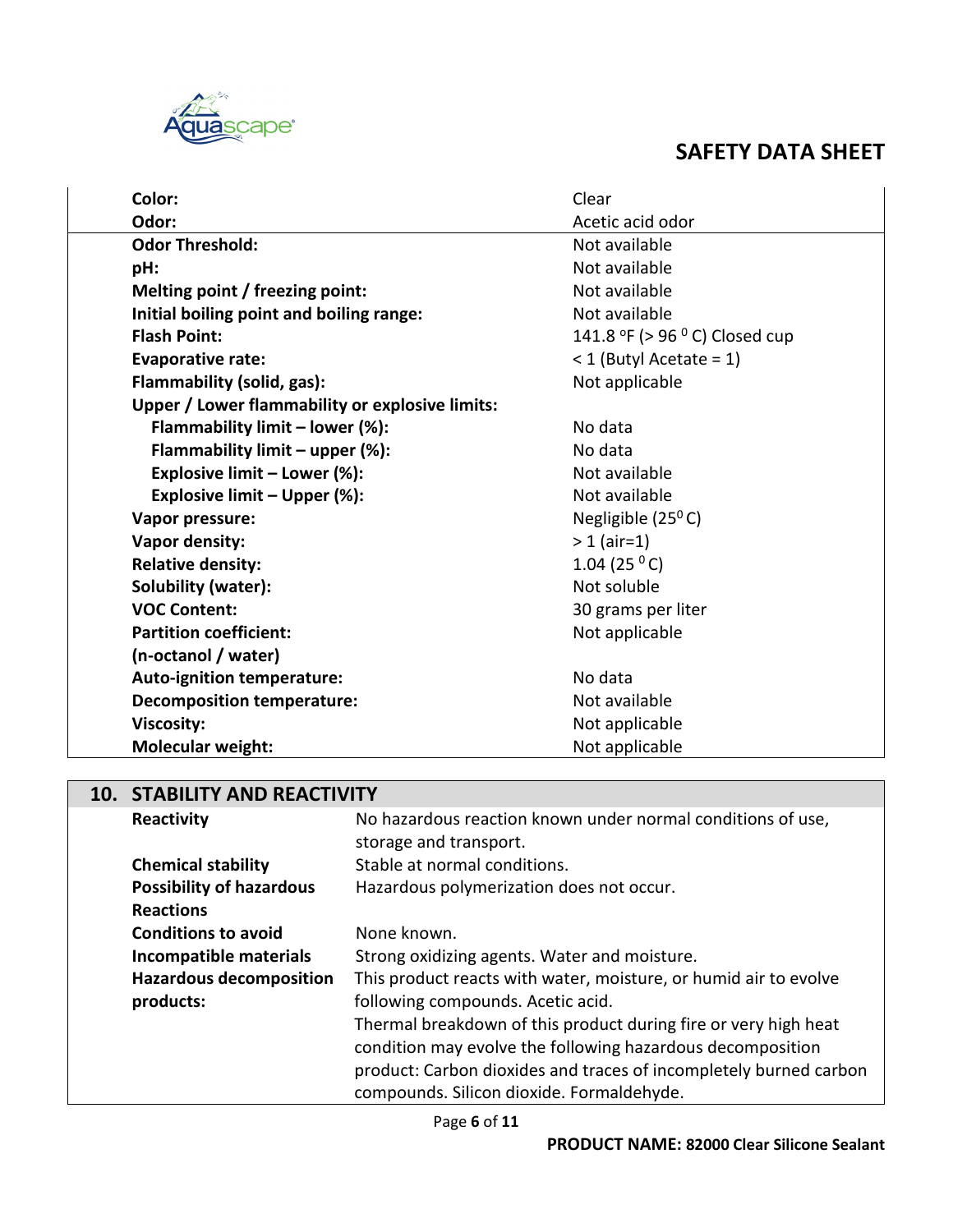

| 11. TOXICOLOGICAL INFORMATION                                                                                                                  |  |  |  |
|------------------------------------------------------------------------------------------------------------------------------------------------|--|--|--|
| Information on likely routes of exposure                                                                                                       |  |  |  |
| Ingestion:<br>Expected to be a low ingestion hazard.                                                                                           |  |  |  |
| Inhalation:<br>Prolonged inhalation may be harmful.                                                                                            |  |  |  |
| Skin contact:<br>No adverse effects due to skin contact are expected.                                                                          |  |  |  |
| Direct contact with eyes may cause temporary irritation.<br>Eye contact:                                                                       |  |  |  |
| Symptoms related to the<br>Direct contact with eyes may cause temporary irritation.                                                            |  |  |  |
| physical, chemical, and                                                                                                                        |  |  |  |
| toxicological characteristics:                                                                                                                 |  |  |  |
| Information on toxicological effects                                                                                                           |  |  |  |
| <b>Acute toxicity</b>                                                                                                                          |  |  |  |
| <b>Toxicological data</b>                                                                                                                      |  |  |  |
| Decomposition                                                                                                                                  |  |  |  |
| CAS#<br>Species<br><b>Test Results</b>                                                                                                         |  |  |  |
| $64 - 19 - 7$<br>Acetic acid                                                                                                                   |  |  |  |
| Acute                                                                                                                                          |  |  |  |
| Dermal                                                                                                                                         |  |  |  |
| Rabbit<br>1060 mg/kg<br>LD50                                                                                                                   |  |  |  |
| Inhalation                                                                                                                                     |  |  |  |
| <b>LC 50</b><br>Guinea<br>5000 ppm, 1 hours                                                                                                    |  |  |  |
| Pig                                                                                                                                            |  |  |  |
| Mouse<br>5620 ppm, 1 hours                                                                                                                     |  |  |  |
| 11.4 mg/l, 4hours<br>Rat                                                                                                                       |  |  |  |
| Oral                                                                                                                                           |  |  |  |
| Mouse<br>4960 mg/kg<br>LD50                                                                                                                    |  |  |  |
| Rabbit<br>1200 mg/kg                                                                                                                           |  |  |  |
| $3.31$ g/kg<br>Rat                                                                                                                             |  |  |  |
| Distillates (petroleum)                                                                                                                        |  |  |  |
| hydrotreated middle                                                                                                                            |  |  |  |
| $> 5,000$ mg/kg<br>Oral<br>Rat                                                                                                                 |  |  |  |
| Inhalation                                                                                                                                     |  |  |  |
| <b>LC 50</b><br>1.78 mg/l, 4 hours<br>Rat                                                                                                      |  |  |  |
| Dermal                                                                                                                                         |  |  |  |
| $> 2,000$ mg/kg<br>Rat                                                                                                                         |  |  |  |
|                                                                                                                                                |  |  |  |
|                                                                                                                                                |  |  |  |
| Skin corrosion / irritation:<br>Causes severe skin burns and eye damage. (Acetic acid)                                                         |  |  |  |
| Skin-Rabbit: 500 mg/24hr.MILD (Octamethylcyclotetrasiloxane)<br>Serious eye damage/eye irritation:<br>Causes serious eye damage. (Acetic acid) |  |  |  |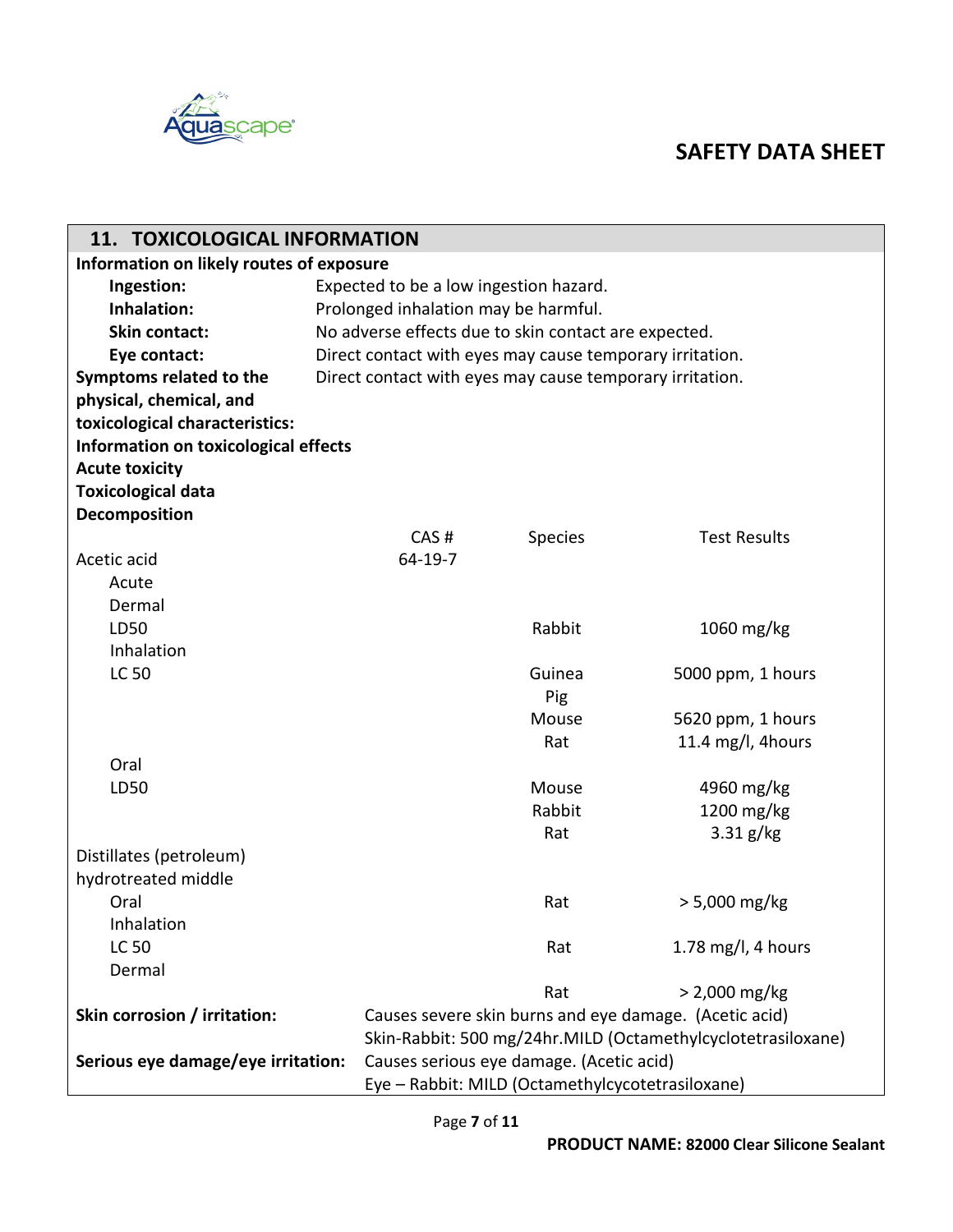

| <b>Respiratory Sensitization:</b>                    | Not available.                                                                                                                                                                                                                                                                                                                                                                                                                                                                                                                                                                                                                                                                                                                                                                                                                  |  |  |  |  |
|------------------------------------------------------|---------------------------------------------------------------------------------------------------------------------------------------------------------------------------------------------------------------------------------------------------------------------------------------------------------------------------------------------------------------------------------------------------------------------------------------------------------------------------------------------------------------------------------------------------------------------------------------------------------------------------------------------------------------------------------------------------------------------------------------------------------------------------------------------------------------------------------|--|--|--|--|
| <b>Skin Sensitization:</b>                           | No evidence of sensitization (Octamethylcycotetrasiloxane)                                                                                                                                                                                                                                                                                                                                                                                                                                                                                                                                                                                                                                                                                                                                                                      |  |  |  |  |
| <b>Germ Cell Mutagenicity:</b>                       | Negative (Bacteria) (Octamethylcycotetrasiloxane)                                                                                                                                                                                                                                                                                                                                                                                                                                                                                                                                                                                                                                                                                                                                                                               |  |  |  |  |
| Carcinogenicity:                                     | The following material is embedded in the product and not                                                                                                                                                                                                                                                                                                                                                                                                                                                                                                                                                                                                                                                                                                                                                                       |  |  |  |  |
|                                                      | available as respirable dusts. When used as intended or as                                                                                                                                                                                                                                                                                                                                                                                                                                                                                                                                                                                                                                                                                                                                                                      |  |  |  |  |
|                                                      | supplied, the product will not pose hazards. Titanium oxide.                                                                                                                                                                                                                                                                                                                                                                                                                                                                                                                                                                                                                                                                                                                                                                    |  |  |  |  |
| <b>IARC Monographs, Overall</b>                      | Titanium oxide (CAS 13463-67-7)                                                                                                                                                                                                                                                                                                                                                                                                                                                                                                                                                                                                                                                                                                                                                                                                 |  |  |  |  |
| <b>Evaluation of Carcinogenicity.</b>                | 2B Possibly carcinogenic to humans.                                                                                                                                                                                                                                                                                                                                                                                                                                                                                                                                                                                                                                                                                                                                                                                             |  |  |  |  |
| <b>OSHA Specifically</b>                             | Not listed                                                                                                                                                                                                                                                                                                                                                                                                                                                                                                                                                                                                                                                                                                                                                                                                                      |  |  |  |  |
| <b>Regulated Substances (29 CFR</b>                  |                                                                                                                                                                                                                                                                                                                                                                                                                                                                                                                                                                                                                                                                                                                                                                                                                                 |  |  |  |  |
| 1910.1001-1050):                                     |                                                                                                                                                                                                                                                                                                                                                                                                                                                                                                                                                                                                                                                                                                                                                                                                                                 |  |  |  |  |
| <b>Reproductive Toxicity:</b>                        | Octamethylcyclotetrasiloxane administered to rats by whole body<br>inhalation at concentrations of 500 and 700 ppm for 70 days prior<br>to mating, through mating, gestation and lactation resulted in<br>decreases in live litter size. Additionally, increases in the incidence<br>of deliveries of offspring extending over an unusually long time<br>period (dystocia) were observed at these concentrations.<br>Statistically significant alterations in these parameters were not<br>observed in the lower concentrations evaluated (300 and 70 ppm).<br>In a previous range-finding study, rats exposed to vapor<br>concentrations of 700 ppm had decreases in the number of<br>implantation sites and live litter size. The significance of these<br>findings to humans is not known.<br>(Octamethylcyclotetrasiloxane) |  |  |  |  |
| Specific target organ toxicity -<br>single exposure: | Not available                                                                                                                                                                                                                                                                                                                                                                                                                                                                                                                                                                                                                                                                                                                                                                                                                   |  |  |  |  |
| Specific target organ toxicity -                     | Repeated inhalation or oral exposure of mice and rats to                                                                                                                                                                                                                                                                                                                                                                                                                                                                                                                                                                                                                                                                                                                                                                        |  |  |  |  |
| repeated exposure:                                   | Octamethylcycotetrasiloxane produced an increase in liver size. No<br>gross histopathological or significant clinical chemistry effects were<br>observed. An increase in liver metabolizing enzymes, as well as a<br>transient increase in the number of normal cells (hyperplasia)<br>followed by an increase in cell size (hypertrophy) were determined<br>to be the underlying causes of the liver enlargement. The<br>biochemical mechanisms producing these effects are highly<br>sensitive in rodents, while similar mechanisms in humans are<br>insensitive. A two year combined chronic and carcinogenicity assay<br>was conducted on Octamethylcyclotetrasiloxane. Rats were<br>exposed by whole-body vapor inhalation 6hrs /day, 5 days a week<br>for up to 104 weeks to 0, 10, 30, 150 or 700 ppm of                 |  |  |  |  |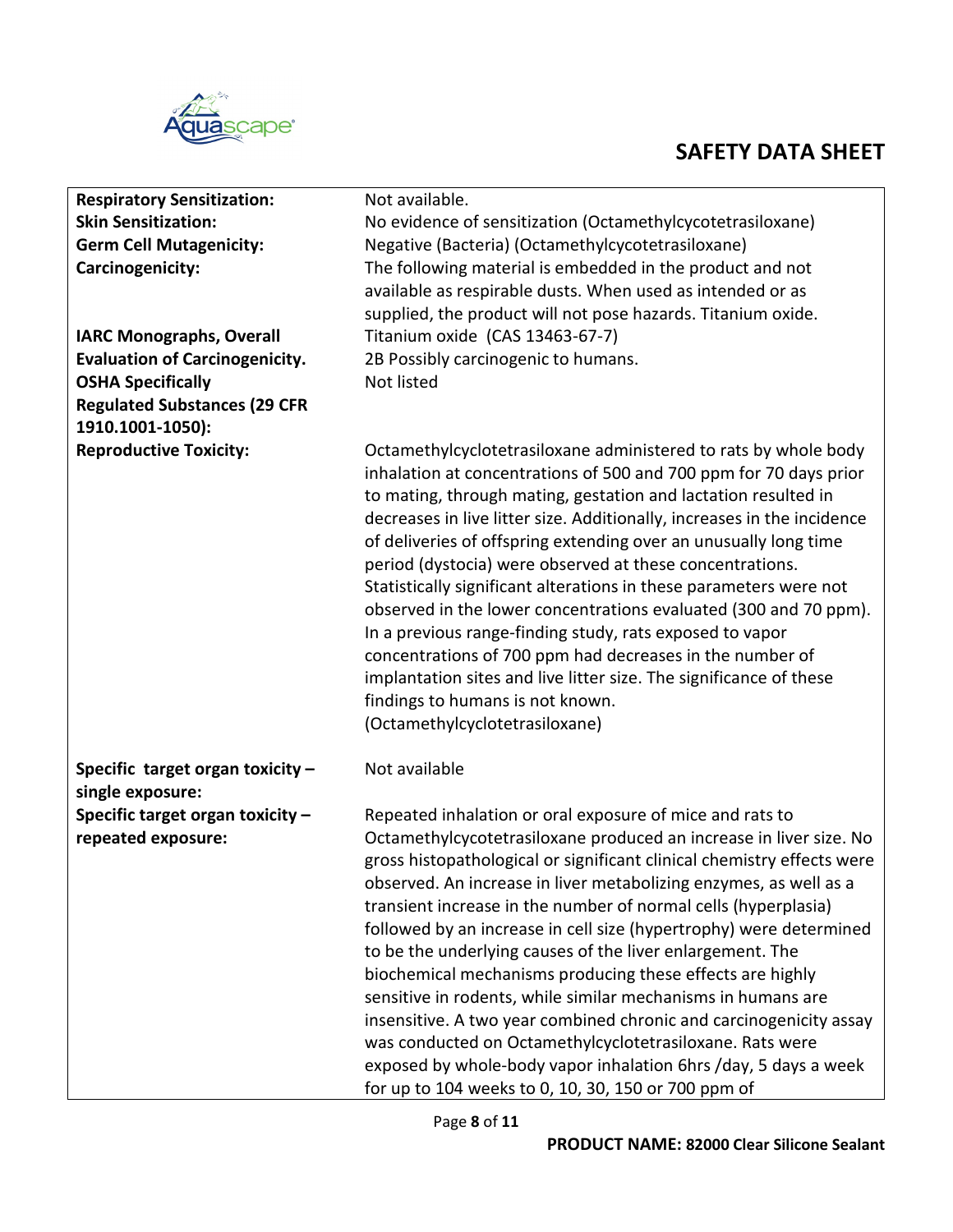

|                             | Octamethylcyclotetrasiloxane. The increase in incidence of          |
|-----------------------------|---------------------------------------------------------------------|
|                             | (uterine) endometrial cell hyperplasia and uterine adenomas         |
|                             | (benign tumors) were observed in female rats at 700 ppm. Since      |
|                             | these effects only occurred at 700 ppm, a level that greatly        |
|                             | exceeds typical workplace or consumer exposure, it is unlikely that |
|                             | industrial, commercial or consumer uses of products containing      |
|                             | Octamethylcyclotetrasiloxane would result in a significant risk to  |
|                             | humans. (Octamethylcyclotetrasiloxane)                              |
| <b>Aspiration hazard:</b>   | The substance or mixture is known to cause human aspiration         |
|                             | toxicity hazards or has to be regarded as if it causes a human      |
|                             | aspiration toxicity hazard. Distillates (petroleum), hydrotreated   |
|                             | middle                                                              |
| <b>Chronic effects:</b>     | Prolonged inhalation may be harmful. Prolonged exposure may         |
|                             | cause chronic effects.                                              |
| <b>Further Information:</b> | This product reacts with water, moisture or humid air to evolve     |
|                             | following compounds: Acetic acid.                                   |

| <b>12. ECOLOGICAL CONSIDERATIONS</b>                                                  |             |                                          |                       |  |  |  |
|---------------------------------------------------------------------------------------|-------------|------------------------------------------|-----------------------|--|--|--|
| <b>Ecotoxicity</b>                                                                    |             |                                          |                       |  |  |  |
| Octamethylcyclotetrasiloxane: May cause long lasting harmful effects to aquatic life. |             |                                          |                       |  |  |  |
|                                                                                       |             |                                          |                       |  |  |  |
| <b>Components</b>                                                                     |             | <b>Species</b>                           | <b>Test Results</b>   |  |  |  |
| Titanium oxide                                                                        |             |                                          |                       |  |  |  |
| $(CAS 13463-67-7)$                                                                    |             |                                          |                       |  |  |  |
| <b>Aquatic</b>                                                                        |             |                                          |                       |  |  |  |
| Crustacea                                                                             | <b>EC50</b> | Water Flea (Daphnia<br>magna)            | > 1000 mg/l, 48 hours |  |  |  |
| Fish                                                                                  | <b>LC50</b> | Mummichog (Fundulus<br>Heteroclitus)     | > 1000 mg/l, 96 hours |  |  |  |
| Decomposition                                                                         |             |                                          |                       |  |  |  |
| Acetic acid                                                                           |             |                                          |                       |  |  |  |
| $(CAS 64-19-7)$                                                                       |             |                                          |                       |  |  |  |
| <b>Aquatic</b>                                                                        |             |                                          |                       |  |  |  |
| Crustacea                                                                             | <b>EC50</b> | Water flea (Daphnia<br>Magna)            | 65 mg/l, 48 hours     |  |  |  |
| Fish                                                                                  | <b>LC50</b> | <b>Bluegill (Leponis</b><br>Macrochirus) | 75mg/l, 96 hours      |  |  |  |
| Persistence and degradability: Not available.                                         |             |                                          |                       |  |  |  |
| Bioaccumulative potential: Bio concentration Factor (BCF) / (Flathead minnow): 12400  |             |                                          |                       |  |  |  |
| Octamethylcyclotetrasiloxane.                                                         |             |                                          |                       |  |  |  |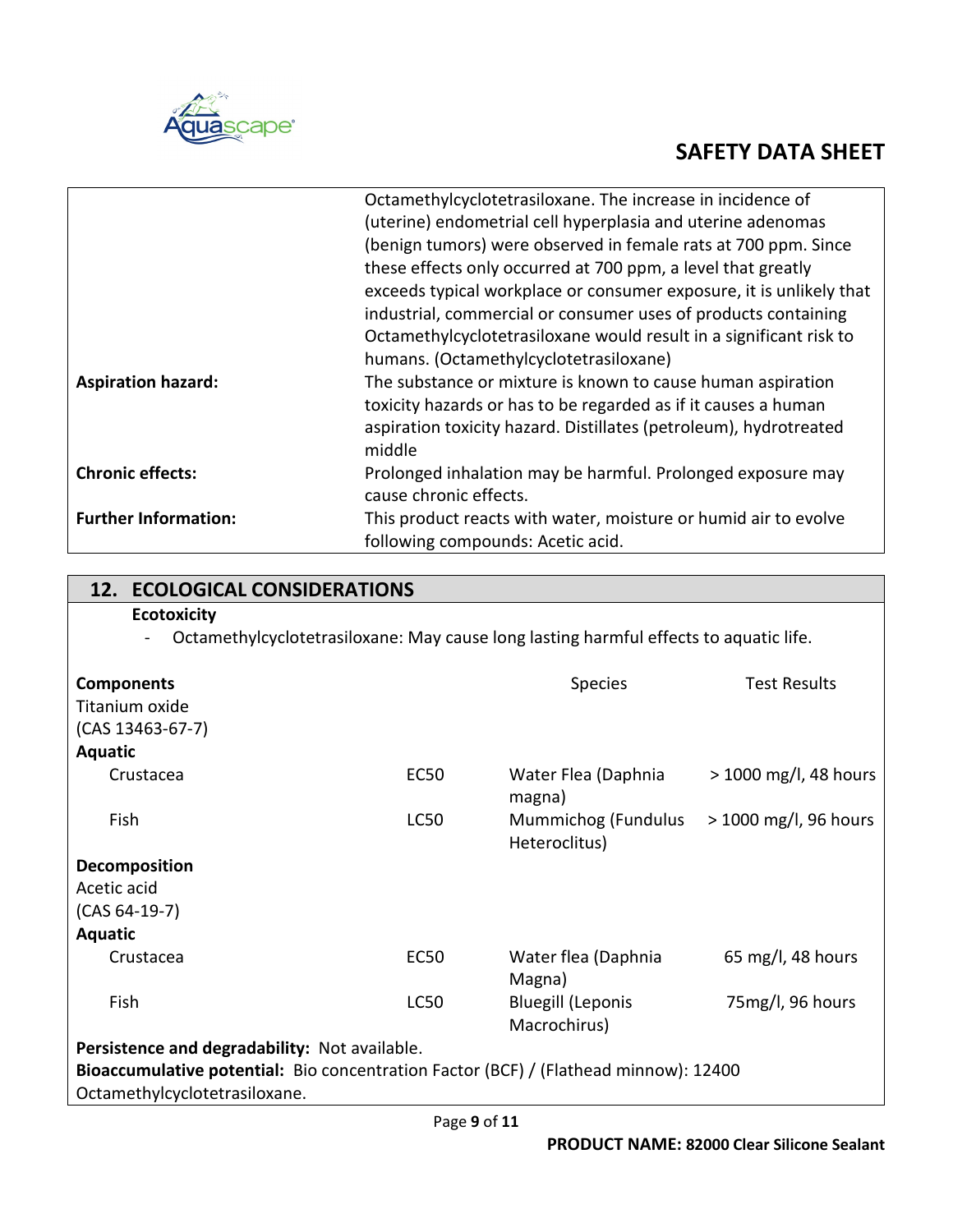

**Mobility in Soil:** Not available. **Other adverse effects:** Not available

#### **13. DISPOSAL CONSIDERATIONS**

Can be land-filled for cured product or burned in a chemical incinerator equipped with an afterburner and scrubber. Do not dispose the emptied container unlawfully. Observe all federal, state & local laws.

| 14. | <b>TRANSPORT INFORMATION</b>                                                              |  |  |
|-----|-------------------------------------------------------------------------------------------|--|--|
|     | <b>DOT:</b> Not regulated as dangerous good.                                              |  |  |
|     | IATA: Not regulated as dangerous good.                                                    |  |  |
|     | IMDG: Not regulated as dangerous good.                                                    |  |  |
|     | Transport in bulk according to<br>This product is not intended to be transported in bulk. |  |  |
|     | Annex II of MARPDL 73/78 and                                                              |  |  |
|     | The IBC Code:                                                                             |  |  |
|     | <b>REGULATORY INFORMATION</b>                                                             |  |  |